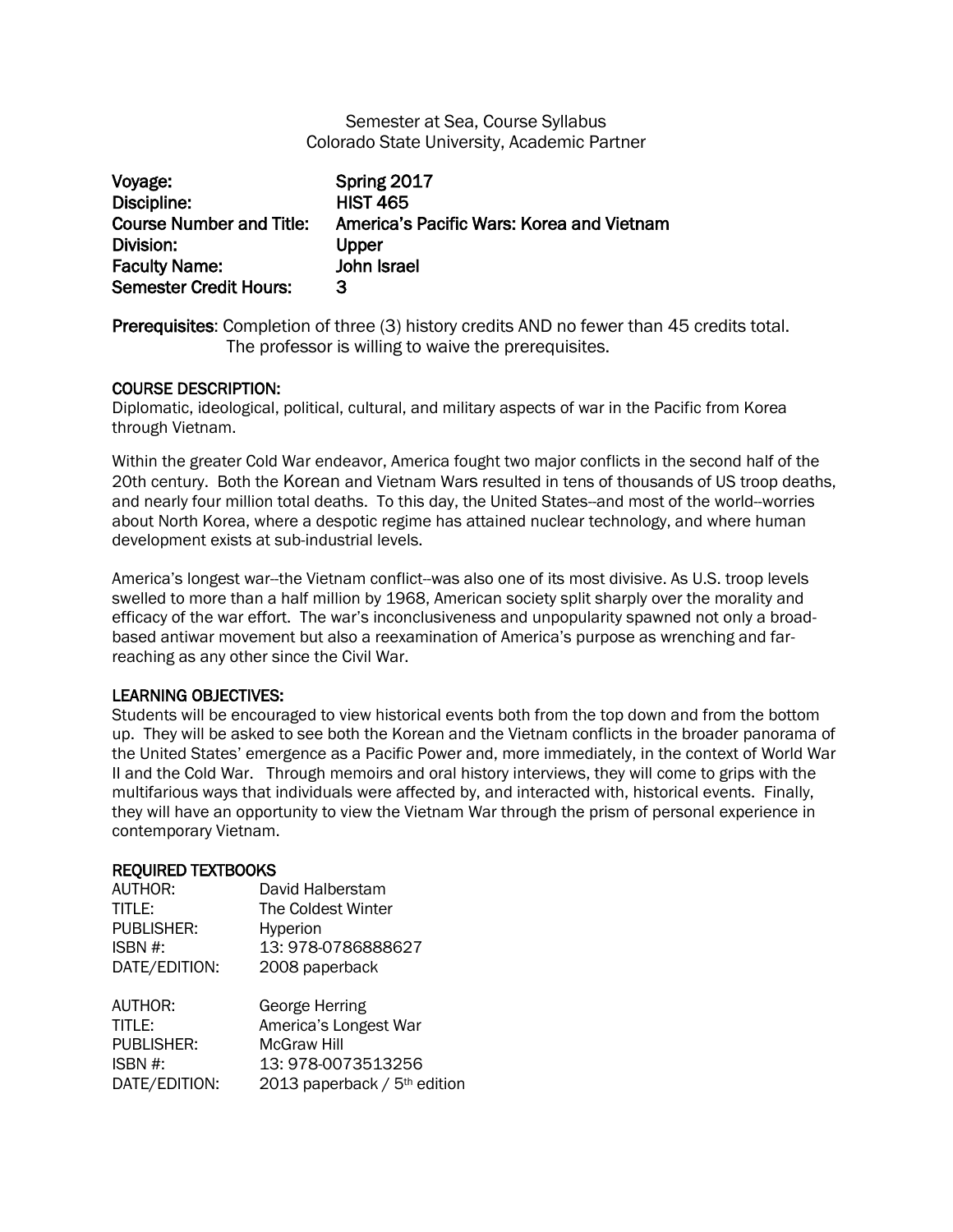AUTHOR: Christian G. Appy TITLE: Patriots: The Vietnam War Remembered from All Sides PUBLISHER: Penguin ISBN #: 0 14 20.0449.9 DATE/EDITION: 2004 paperback

# TOPICAL OUTLINE

#### Part I: From the Philippines to Korea

A1 — January 7: Introduction. America Becomes *a* Pacific Power: Context of the Korean War. Reading: Halberstam, pp. 109-111. Stanley Karnow, *In Our Image: America's Empire in the Philippines, chapter 4, "America Goes Global", pp. 78-105. Halberstam, Introduction, Epilogue, pp. 109-111*

A2 — January 9: Origins of the Korean War Reading: Halberstam, Part II, skim Part I

A3 — January 11: Washington Goes to War. Reading: Halberstam, Part III

Honolulu — January 12

A4 — January 14: The Politics of Two Continents. Reading: Halberstam, Part IV

A5 — January 17: From Pusan to Inchon Reading: Halberstam, Parts V, VI

No class — January 19

A6 — January 20: Crossing the Parallel. Reading: Halberstam, Part VII.

A7 — January 22: The Chinese Strike. Reading: Halberstam, Part VIII. Appy: 508-511, 545-547, 534-535. In Class Film: They Chose China

Kobe — January 24-28

A8 — January 29: Learning to Fight the Chinese. Reading: Halberstam, Part IX. Discussion: See "Independent Field Assignment".

Shanghai — January 31–February 5

A9 — February 6: Dénouement, Legacy. Reading: Halberstam, Part X, Epilogue, Afterward Discussion: See "Independent Field Assignment".

> Mid-term 1. Part II: Vietnam and Beyond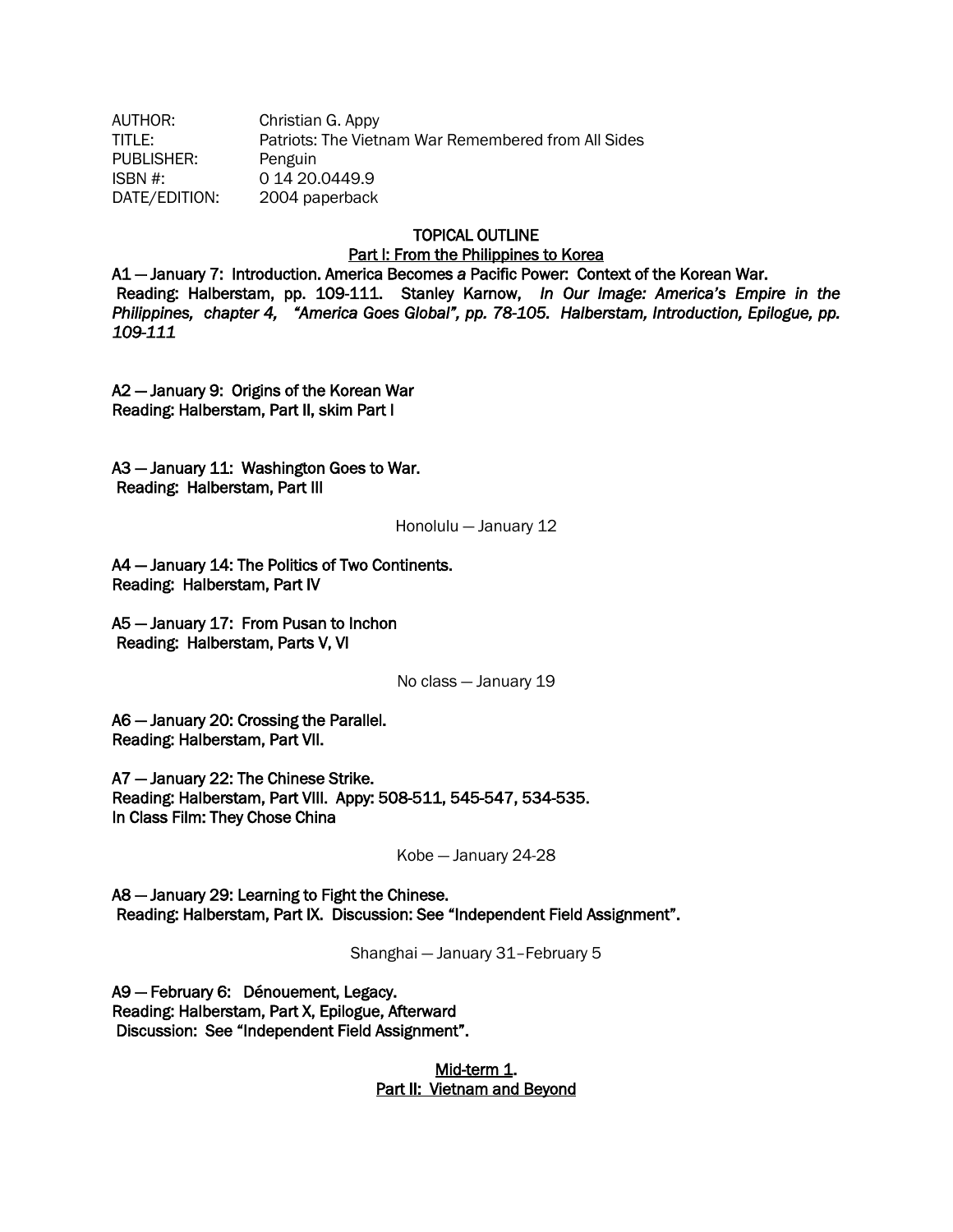A10 — February 8 : The Vietnam War – Foreshadow and Aftermath Reading: Appy: xv-xvii, 35-54, 532-533 Documentary: Why Vietnam

Ho Chi Minh City — February 10-14

Field Class: War Remnants Museum/Agent Orange Film and Discussion with Film Maker

A11 – February 15: The US, France, & the 1<sup>st</sup> Indochina War. Reading: Herring, Chapter 1 Documentary: Roots of a War. Discussion: See "Independent Field Assignment".

No Class — February 17

#### February 17, 5:00 p.m. Field Class Essay 1 due

A12 — February 18: Nation Building in South Vietnam. Reading: Herring, Chapter 2. Appy: 54-62. Documentary: America's Mandarin (part 1).

Yangon — February 20-24

A13 — February 25: : : Kennedy & Diem. Reading: Herring, Chapter 3. Appy: 63-84, 90-98. Documentary: America's Mandarin (part 2) Discussion: Reflections on Rangoon: Post-Colonial Development in Korea, Vietnam, and Burma.

A14 — February 27: Johnson's Decisions for War, 1963-1965. Reading: Herring, Chapter 4. Appy: 84-86, 112-127. Documentary: LBJ Goes to War

Cochin — March 1–6

A15 — March 7: The United States at War, 1965-1967. Reading: Herring, Chapter 5. Appy: 101-106, 128-141, 156-161, 167-176, 200-220. Documentary: America Takes Charge 1965-1967.

No Class — March 9

A16 — March 10: Friends and Foes. Reading: Appy: (friends) 51-59, 94-98, 417-422, 441-445, 475-480, 504-507, (foes) 186-187, 190-194, 247-250, 341-342, 534-535, 545-547 Documentary: America's Enemy.

Port St. Louis — March 12

A17 — March 13: Tet & Mylai. Reading: Herring, Chapter 6. Appy: 285-303, 343-353, 445-448. . Documentary: Tet 1968.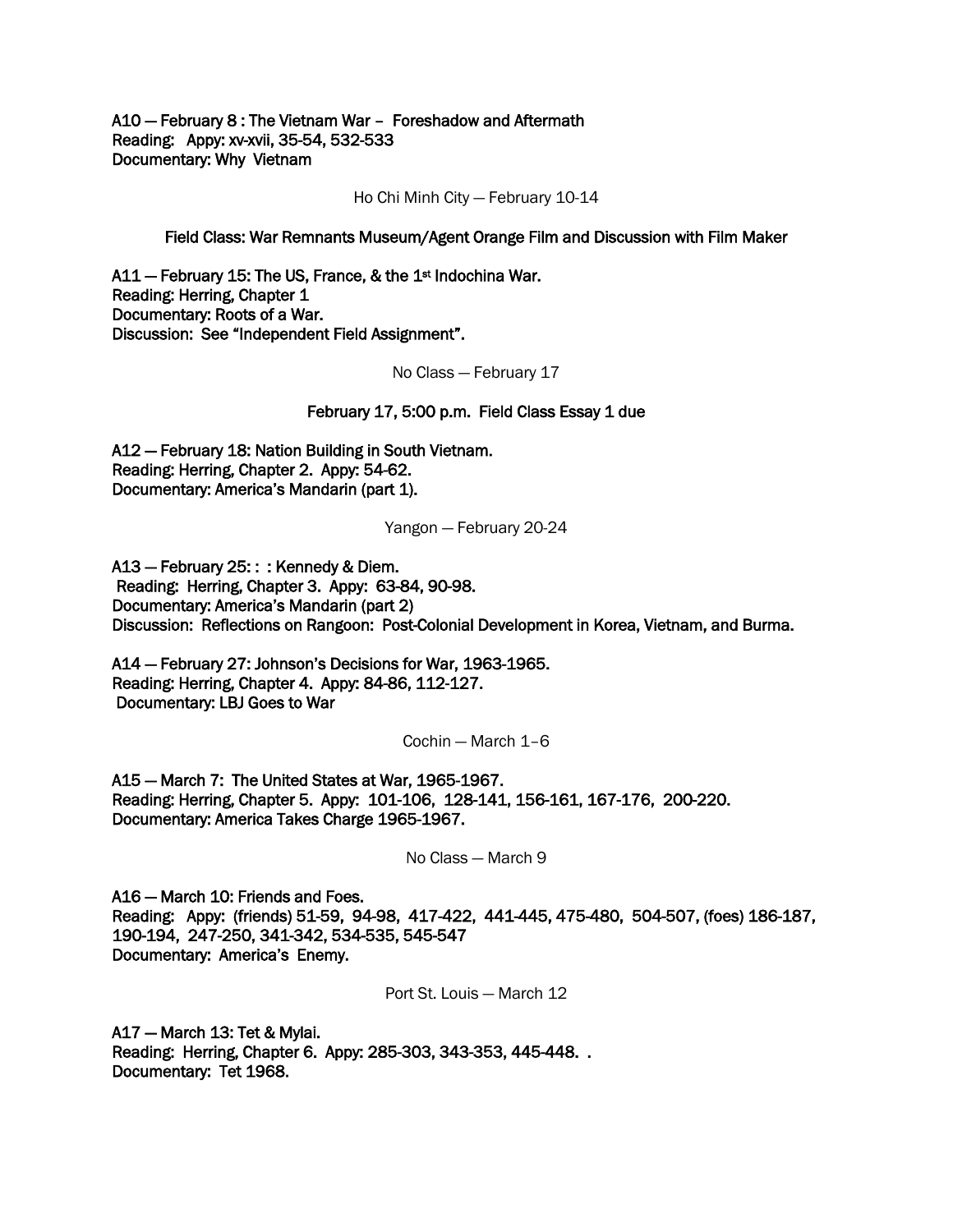No class — March 15

A18 — March 16 : The Anti-War Movement. Reading: Appy: 142-155, 250-253, 262-278, 384-389, 413-417 Documentary: Cambodia & Laos

A19 — March 18: Painful Withdrawal. Reading: Herring, Chapter 7. Appy: 307-324, 377-384, 393-412, 456-469. Documentaries: Vietnamizing the Wars, Peace is at Hand, 1968-1973.

Cape Town — March 19-24

A20 — March 26: Vietnam in America. Reading: Appy: 162-167, 177-186, 188-190, 195-199, 238-247, 253-261, 304-306, 328-330, 332- 341, 354-370, 430-440, 489-492

### Mid-term 2

A21 — March 28: The Postwar War (I) Reading: Herring, Chapter 8, pp. 333-352. Appy: 493-506. Documentary: Hearts and Minds (I)

> No Class — March 29 Tema — March 31-April 3

#### Field Class Essay 2 due April 4, 9:00 a.m.

A22 — April 4: The Postwar War (II) Documentary: Hearts and Minds (II)

A23 — April 6: Legacies. Reading: Herring, Chapter 8, pp. 352-376. Documentary: The End of the Tunnel

A24 — April 8: A War that Won't Go Away. Reading: Herring, Chapter 8, pp. 377-380. Appy: 221-237, 279-282, 330-331, ,371-376, 379-382, 449-455, 480-483

Study Day — April 10

Casablanca — April 11-14

A25 – April 15: Final Examination

Arrive Hamburg — April 19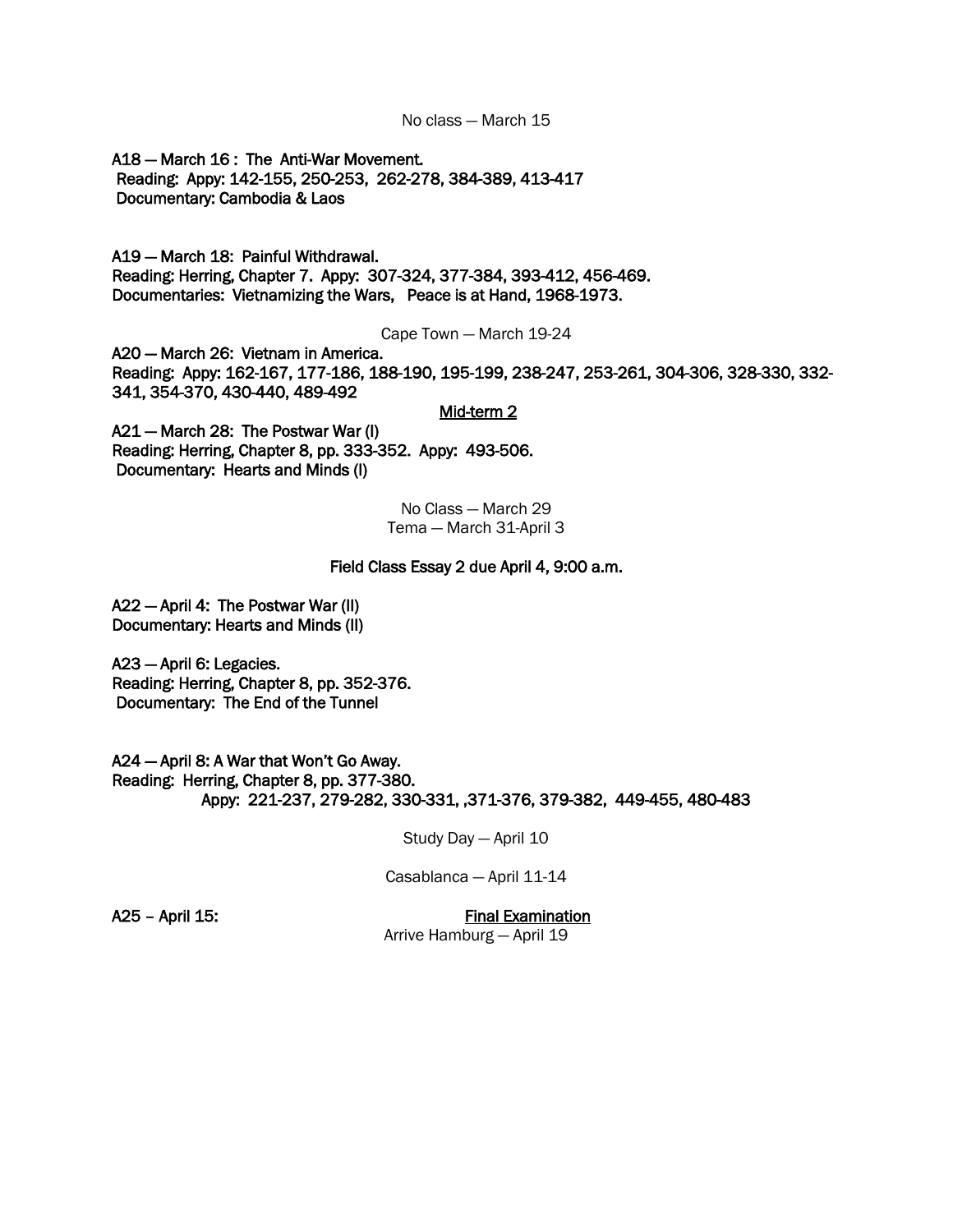### FIELD WORK

Semester at Sea field experiences allow for an unparalleled opportunity to compare, contrast, and synthesize the different cultures and countries encountered over the course of the voyage. In addition to the one field class, students will complete independent field assignments that span multiple countries.

Field Class attendance is mandatory for all students enrolled in this course. Do not book individual travel plans or a Semester at Sea sponsored trip on the day of your field class. Field Classes constitute at least 20% of the contact hours for each course.

### Field Class and Assignment

*The Field Class for this course will take place on Tuesday, 14 February in Ho Chi Minh City, Viet Nam.* 

On February 14, our final day in Vietnam, we will spend the morning at the War Remnants Museum, where alleged American atrocities are documented and displayed. During the afternoon, we will view a film on Agent Orange – a chemical widely used by US forces during the Vietnam War – and will discuss its legacy with the film maker.

Your first assignment is to write an essay, ca. 500 words, reflecting upon your experience in the museum. How do you assess the exhibits in terms of content, presentation, and interpretation? What do you learn from the museum in terms of Hanoi's official view of Vietnam's recent history? As an American, how do you go about intellectually and emotionally processing what you have seen? (If you are a citizen of a country other than the United States, how do you think people in your own country should process a visit to the museum?) The essay should be submitted, either on paper or electronically, no later than 5 p.m., February 17.

Since your experience in the War Remnants Museum will precede the portion of our course that deals with the Vietnam War, a second assignment will be to record your further reflections in light of what you learned through course readings, films, and discussions and in travel and other experiences before and after your visit – including your thoughts on the legacy of Agent Orange. This essay, ca. 500-1,000 words, should be submitted, either on paper or electronically before 5:00 p.m., March 29.

#### Independent Field Assignment

Visits to China and Vietnam will present opportunities to get to know countries and people who were mortal enemies of the United States during the Korean and Vietnam wars. You should take advantage of your visits to gain additional perspectives on these wartime experiences in any way you can – by seeking out sites commemorating these conflicts, through discussions with people you encounter, or via general impressions gained in the course of travel. Among the questions you might ask: What changes with the passage of time and what does not? Come to the first class back on ship (A-9 for China, A-11 for Vietnam) to share experiences and impressions.

# METHODS OF EVALUATION / GRADING SCALE

| Excellent   | Good       | Satisfactory/Poor | Failing              |
|-------------|------------|-------------------|----------------------|
| 97-100%: A+ | 87-90%: B+ | 77-80%: C+        | Less than $60\%$ : I |
| 93-97%: A   | 83-87%: B  | 70-77%: C         |                      |
| 90-93%: A-  | 80-83%: B- | 60-70%: D         |                      |

COURSE GRADES: Mid-term 1: 20%, Mid-term 2: 20%, Field Class Essay Part 1: 15%, Field Class Essay Part 2, %15%, Final Examination: 30%. Grades may be adjusted upward or downward reflecting frequency and quality of participation in classroom discussions.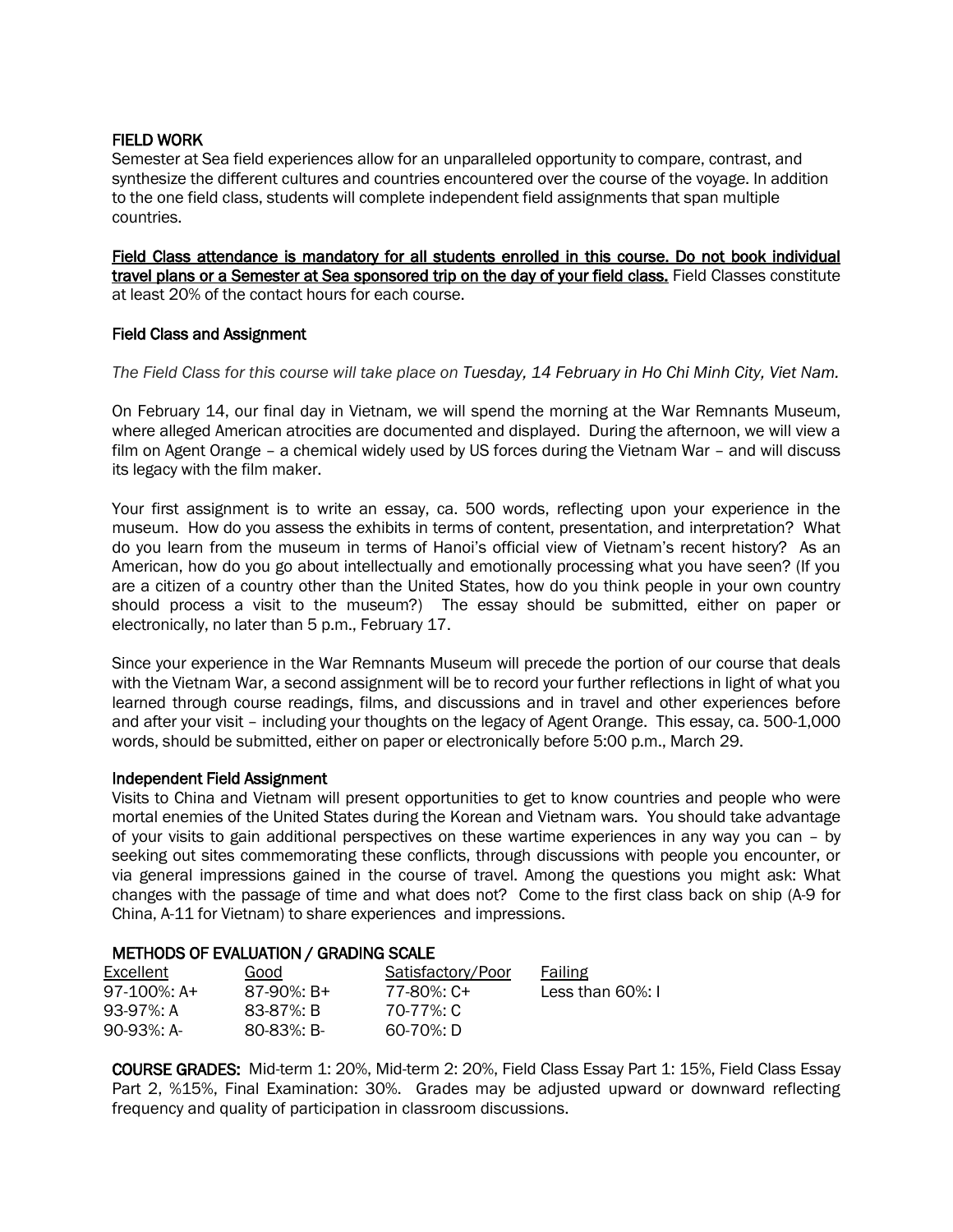# ATTENDANCE/ENGAGEMENT IN THE ACADEMIC PROGRAM

Attendance in all Semester at Sea classes is mandatory, but it is at the instructor's discretion to assign a grade to the participation and attendance requirement. Remember to include information concerning the evaluation of Field Assignments and the Field Classes, which must constitute at least 20% of the total grade in a course.

Students must inform their instructors prior to any unanticipated absence and take the initiative to make up missed work in a timely fashion. Instructors must make reasonable efforts to enable students to make up work which must be accomplished under the instructor's supervision (e.g., examinations, laboratories). In the event of a conflict in regard to this policy, individuals may appeal using established CSU procedures.

# LEARNING ACCOMMODATIONS

Semester at Sea provides academic accommodations for students with diagnosed learning disabilities, in accordance with ADA guidelines. Students who will need accommodations in a class, should contact ISE to discuss their individual needs. Any accommodation must be discussed in a timely manner prior to implementation. A memo from the student's home institution verifying the accommodations received on their home campus is required before any accommodation is provided on the ship. Students must submit this verification of accommodations pre-voyage as soon as possible, but no later than November 19, 2016 t[o academic@isevoyages.org.](mailto:academic@isevoyages.org)

# STUDENT CONDUCT CODE

The foundation of a university is truth and knowledge, each of which relies in a fundamental manner upon academic integrity and is diminished significantly by academic misconduct. Academic integrity is conceptualized as doing and taking credit for one's own work. A pervasive attitude promoting academic integrity enhances the sense of community and adds value to the educational process. All within the University are affected by the cooperative commitment to academic integrity. All Semester at Sea courses adhere to this Academic Integrity Policy and Student Conduct Code.

Depending on the nature of the assignment or exam, the faculty member may require a written declaration of the following honor pledge: "I have not given, received, or used any unauthorized assistance on this exam/assignment."

# RESERVE BOOKS

TITLE: In Our Image

AUTHOR: Stanley Karnow PUBLISHER: Ballantine Books ISBN #: 0-345-32816-7 DATE/EDITION: 1990. First Ballantine Books Edition

# ELECTRONIC COURSE MATERIALS

AUTHOR: Stanley Karnow DATE: 1989 PAGES: 78-105

ARTICLE/CHAPTER TITLE: Chapter 4: America Goes Global JOURNAL/BOOK TITLE: In Our Image: America's Empire in the Philippines

# **FILMS**

Korean War in Color https://www.youtube.com/watch?v=DBuAccDsxMc&t=324s Why Vietnam [https://www.youtube.com/results?search\\_query=why+vietnam](https://www.youtube.com/results?search_query=why+vietnam) Vietnam – A Television History (1983)